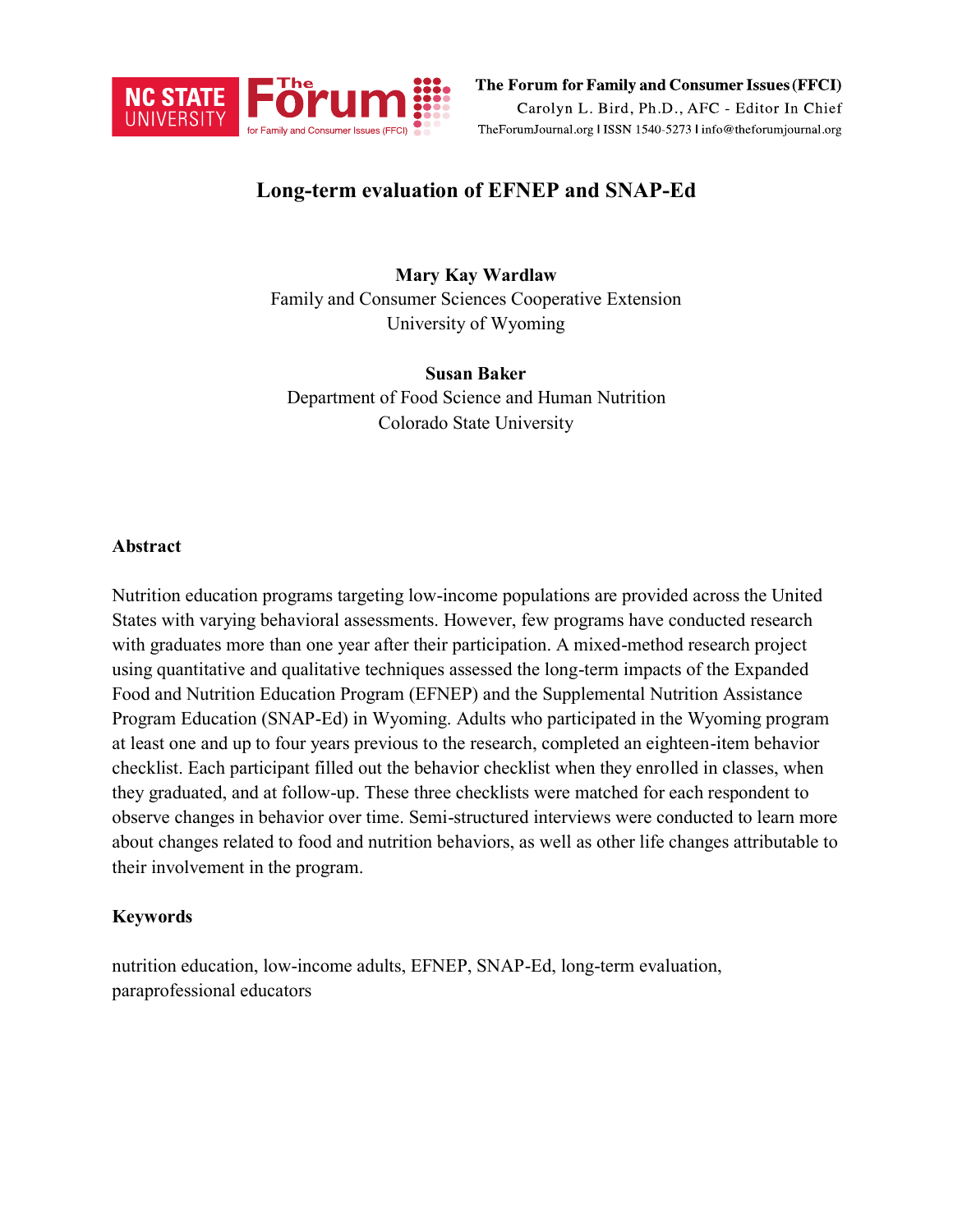# **Introduction**

This research sought to learn if participants in a nutrition education program for low-income adults maintained, decreased, or increased food- and nutrition-related behaviors after their graduation and how graduates believed their involvement in the program affected their lives. The first component of this mixed-method study was a quantitative examination of the maintenance of food- and nutrition-related behaviors at least one year and up to four years after completion of a series of lessons. The second component was a basic interpretive qualitative evaluation of how participants' involvement influenced nutritional and non-nutritional aspects of their lives. This article discusses the quantitative results and the nutritional qualitative results. In Wyoming, the nutrition education program for low-income families is called the Cent\$ible Nutrition Program (CNP) and is funded through the Expanded Food and Nutrition Education Program (EFNEP) and the Supplemental Nutrition Assistance Program Education (SNAP-Ed).

# **Statement of problem**

The United States government commits more than \$400 million annually across states and territories for nutrition education intervention programs targeting low-income families with the long-term goal of reducing diet-related disease and food insecurity (U.S. Department of Agriculture, Food, and Nutrition Service 2012; U.S. Department of Agriculture, National Institute for Food and Agriculture 2012). Research into the long-term effects of this education on families is limited. Little is known regarding whether and how low-income adults maintain improved nutrition and money-saving behaviors. Additionally, few studies have analyzed past participants' stories of how their involvement in nutrition education programs positively influenced varying aspects of their lives. Understanding more about this audience can aid future nutrition education efforts.

# **Background**

The United States Department of Agriculture (USDA) has responded to nutritional needs of lowincome Americans by funding EFNEP and SNAP-Ed. EFNEP is part of the National Institute for Food and Agriculture and was initiated in 1969 as one response to hunger in the United States with a goal to help low-income families improve nutrition (Brink 2000). SNAP-Ed began in 1992 as part of the Food and Nutrition Service to promote healthful diets through partnerships with states (Guthrie, Stommes, and Voichick 2006). EFNEP and some SNAP-Ed programs, such as that in Wyoming, deliver nutrition information through group education classes. EFNEP-type programs have been shown to have an influence on eating behaviors (Cullen et al. 2009).

Wyoming's Cent\$ible Nutrition Program, which includes both EFNEP and SNAP-Ed, uses trained paraprofessionals to teach adults how to feed their families better with fewer resources.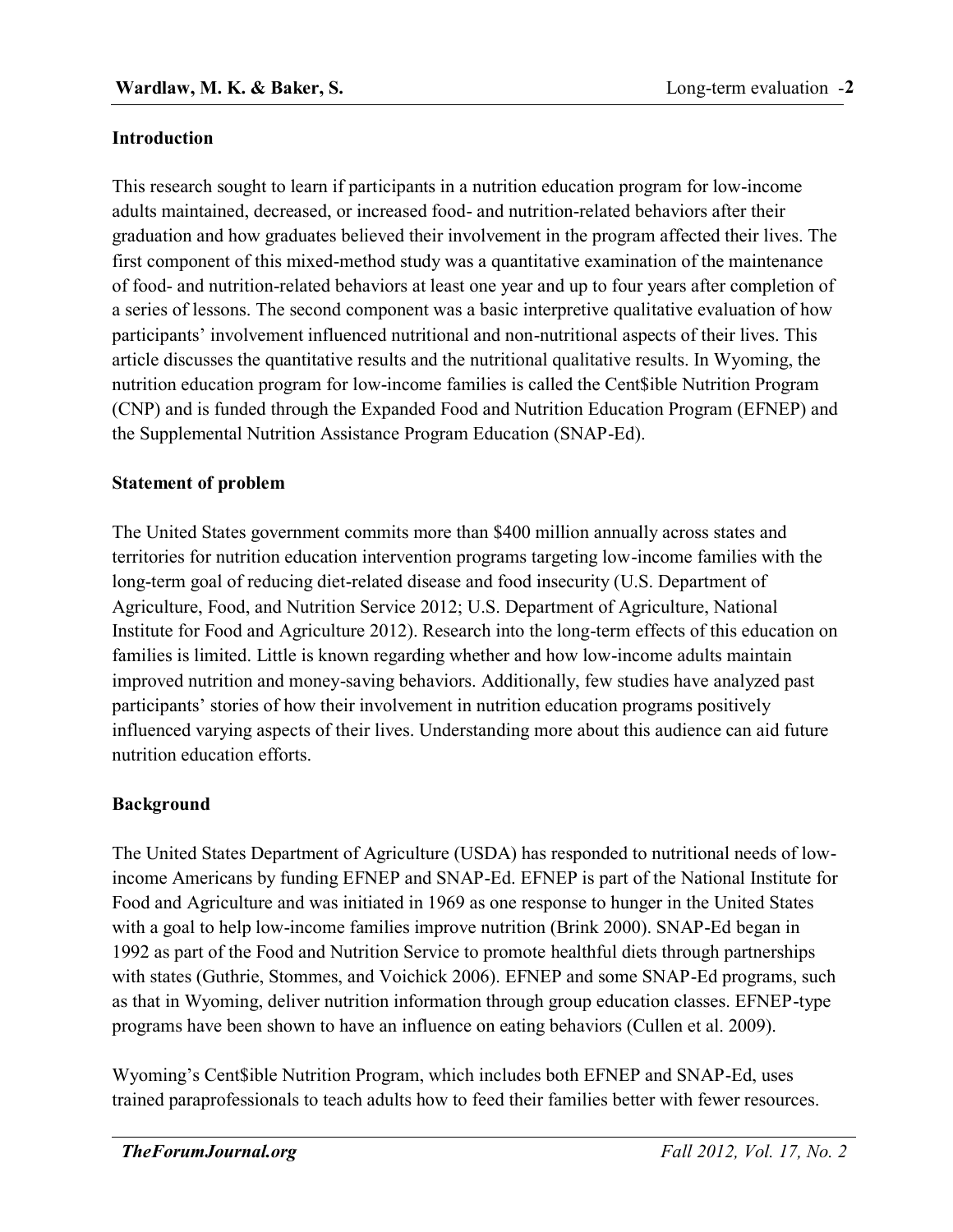As part of the community-based program, participants complete an average of 8.5 lessons over an eight- to ten-week period. Areas of emphasis taught through an established and tested interactive curriculum are as follows:

- **Food resource management** includes practices related to menu planning, thrifty shopping, and awareness of supermarket persuasion techniques.
- **Food safety** includes safe handling, preparation, and storage of food.
- **Dietary quality** includes eating and lifestyle behaviors consistent with the *Dietary Guidelines for Americans* (U.S. Department of Health and Human Services and U.S. Department of Agriculture 2010).

CNP lessons incorporate a dialogue approach to education relying on the expertise and knowledge of learners to enhance the learning environment. Elements of the lessons are patterned after the methods developed by Norris (2003). This method moves educators from the traditional **telling and showing** model of teaching toward a **doing and knowing**paradigm. The goal is to create a supportive, positive, and respectful place for low-income adults to find success in learning. The EFNEP Behavior Checklist, with eight additional questions, and twenty-fourhour dietary recall are used at entry and exit (standard program protocol) with adult participants to evaluate program impact.

# **Research design**

The data collection methods included administering of a follow-up Behavior Checklist and conducting qualitative semi-structured interviews in addition to the standard entry and exit evaluation protocol. The research proposal was submitted and approved by the Institutional Review Board of the University of Wyoming.

Since 1996, the EFNEP program has used the Evaluation and Reporting System (ERS) with a collection of ten core behavior questions to evaluate key food- and nutrition-related behaviors. In Wyoming*,* an additional eight questions were added from the national checklist question database to capture program-specific desirable behavior changes (U.S. Department of Agriculture, Cooperative State Research, Education and Extension Service 2007). The quantitative research used a quasi-experimental research design (Ary et al. 2006) and incorporated the eighteen-item EFNEP Behavior Checklist. This was completed by participants when they enrolled and when they graduated from the program and was administered in a group setting by paraprofessional educators. The same tool was administered via mail to research participants one to four years following graduation as a repeated-measures study.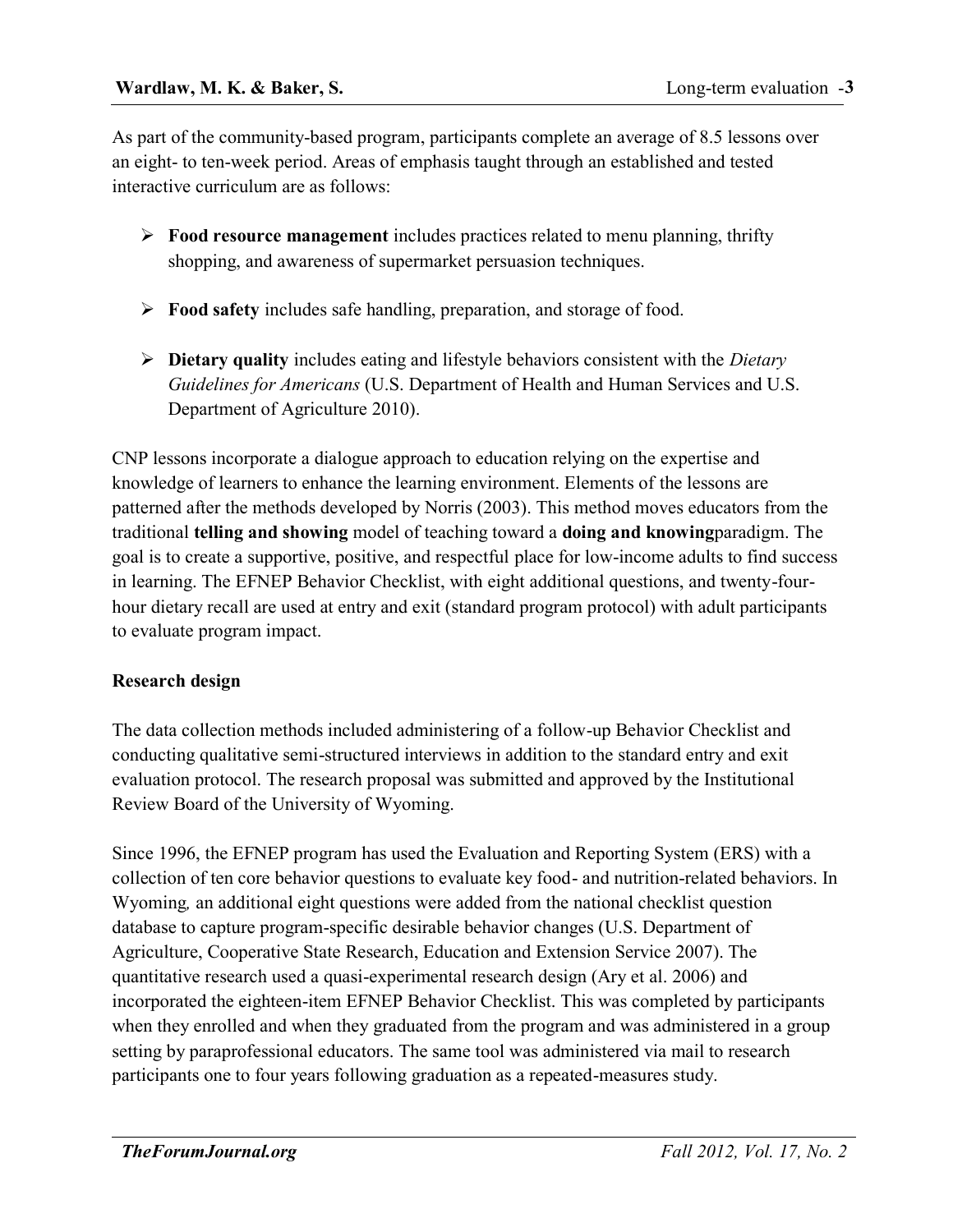The qualitative data collection was basic interpretive emergent design (Ary et al. 2006). Semistructured interviews with program graduates were conducted after quantitative data collection and preliminary analysis was complete. Adult respondents of the quantitative assessments were selected at random, contacted, and invited to participate in an interview.

The population for this study was past graduates from CNP. The pre-existing intact group that comprised the study sample was graduates enrolled one to four years previous to this data collection, encompassing three program years from 2005 through 2007. Only adult graduates, 18 years of age or older during their participation in the program, were part of the sample. Eligibility for this study required complete entry and exit survey Behavior Checklists and a valid mailing address. These graduates reported consistent improvements in assessed behaviors from entry to exit.

# **Instrumentation: Behavior Checklist**

The eighteen-item Behavior Checklist has been part of Wyoming's EFNEP and SNAP-Ed evaluation for twelve years. Each behavior statement is answered with a 1- to 5-point Likert-like scale indicating 1 as **never**, 2 as **seldom**, 3 as **sometimes**, 4 as **most times**, and 5 as **always**. The conceptual domains or subscales are food resource management, nutrition practices, and food handling and safety (Anliker 2010). In this checklist there are five statements addressing food resource management, nine statements addressing nutrition practices, and four statements addressing food handling and safety.

This study included three data collection points using the Behavior Checklist. These time points were at entry when participants started the program, at exit when they completed the program eight to ten weeks later, and at follow-up one to four years after completion. The follow-up checklist was sent to 1,062 past graduates. Procedures and development for the mailings and documents were based upon survey methodology developed by Don Dillman (Dillman 1978; Dillman 2000; Salant and Dillman 1994) and past experiences with applied research. The fourpart mailing procedure employed over the span of two months included an advance-notice postcard, the instrument packet, follow-up thank you postcard, and replacement instrument packet to non-respondents.

# **Instrumentation: Interview**

Semi-structured interviews with past graduates added basic interpretive qualitative data and enhanced understanding of program effects. Following guidelines from Krueger and Casey (2000), interview questions were conversational and used words familiar to participants. Additionally, the questions were clear, easy to say, open-ended, short, and one-dimensional. The question sequence facilitated flow and increasing depth in responses. An evaluation specialist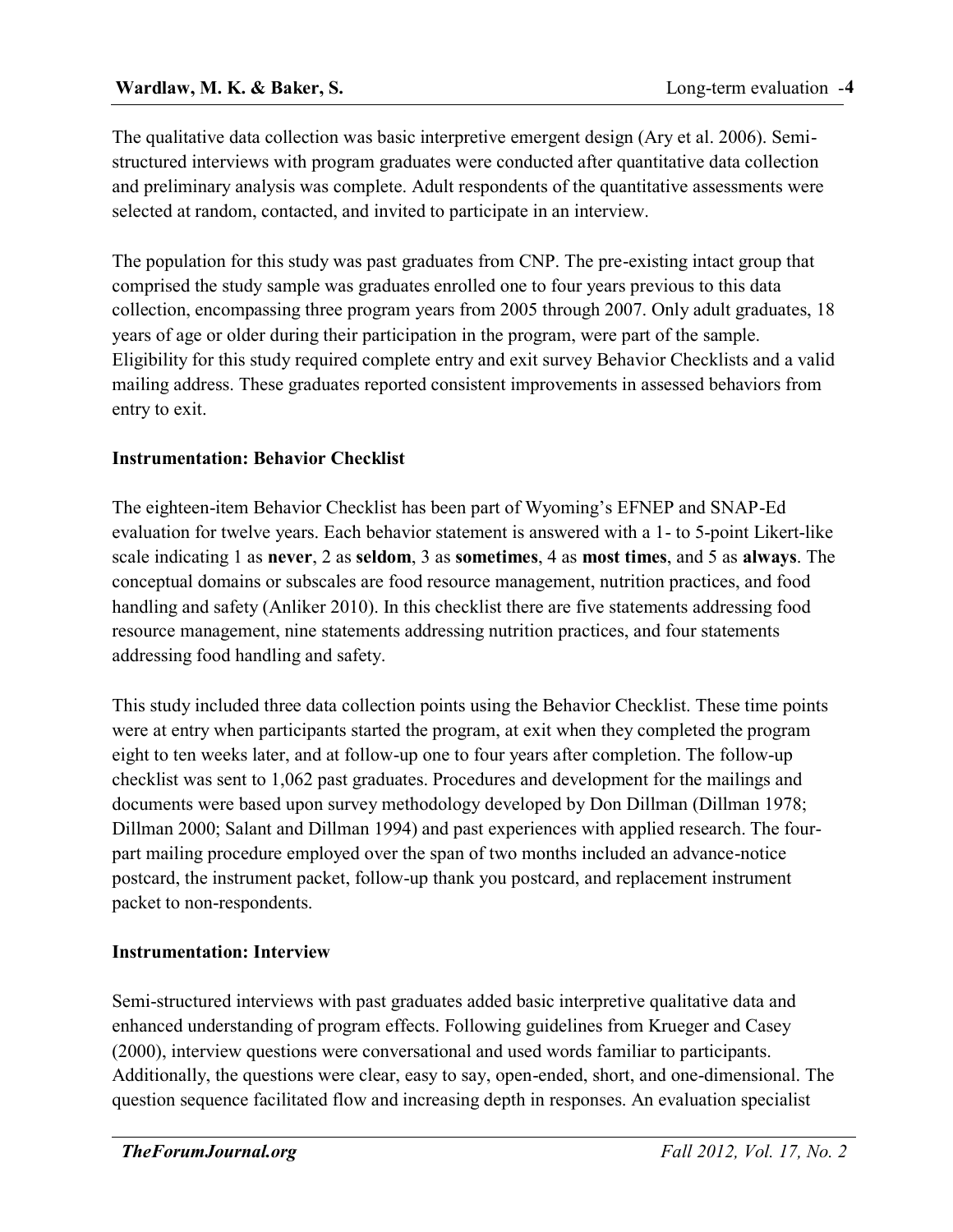reviewed the questions. Former program graduates not included in this study were used in pilot testing.

The questions asked relating to food behaviors included the following progression:

- $\triangleright$  One of the areas taught in the program is food safety. What kinds of food safety things did you learn?
- What food safety behaviors do you still do, as a result of the class?
- $\triangleright$  How have your hand-washing practices changes since you took the class?

Following the interview, a printed copy of the transcript was mailed to each interviewee for their review. Following analysis, qualitative findings and conclusions were also sent to all interviewees. Checking with participants for validation of accuracy prior to dissemination is also known as member checking (Vaterlaus and Higginbotham 2011). Another analysis check was conducted with CNP paraprofessionals who reviewed the qualitative results and commented on the consistency of the findings with their experiences with program graduates.

# **Research findings**

The Behavior Checklist allowed respondents to indicate the frequency with which they perform selected behaviors. The eighteen behavior statements were as follows:

- 1. Plan meals ahead of time
- 2. Compare prices before buying food
- 3. Run out of food before the end of the month
- 4. Shop with a grocery list
- 5. Let meat and dairy foods sit out for more than 2 hours
- 6. Thaw frozen foods at room temperature
- 7. Think about healthy food choices when deciding what to feed yourself or your family
- 8. Prepared foods without adding salt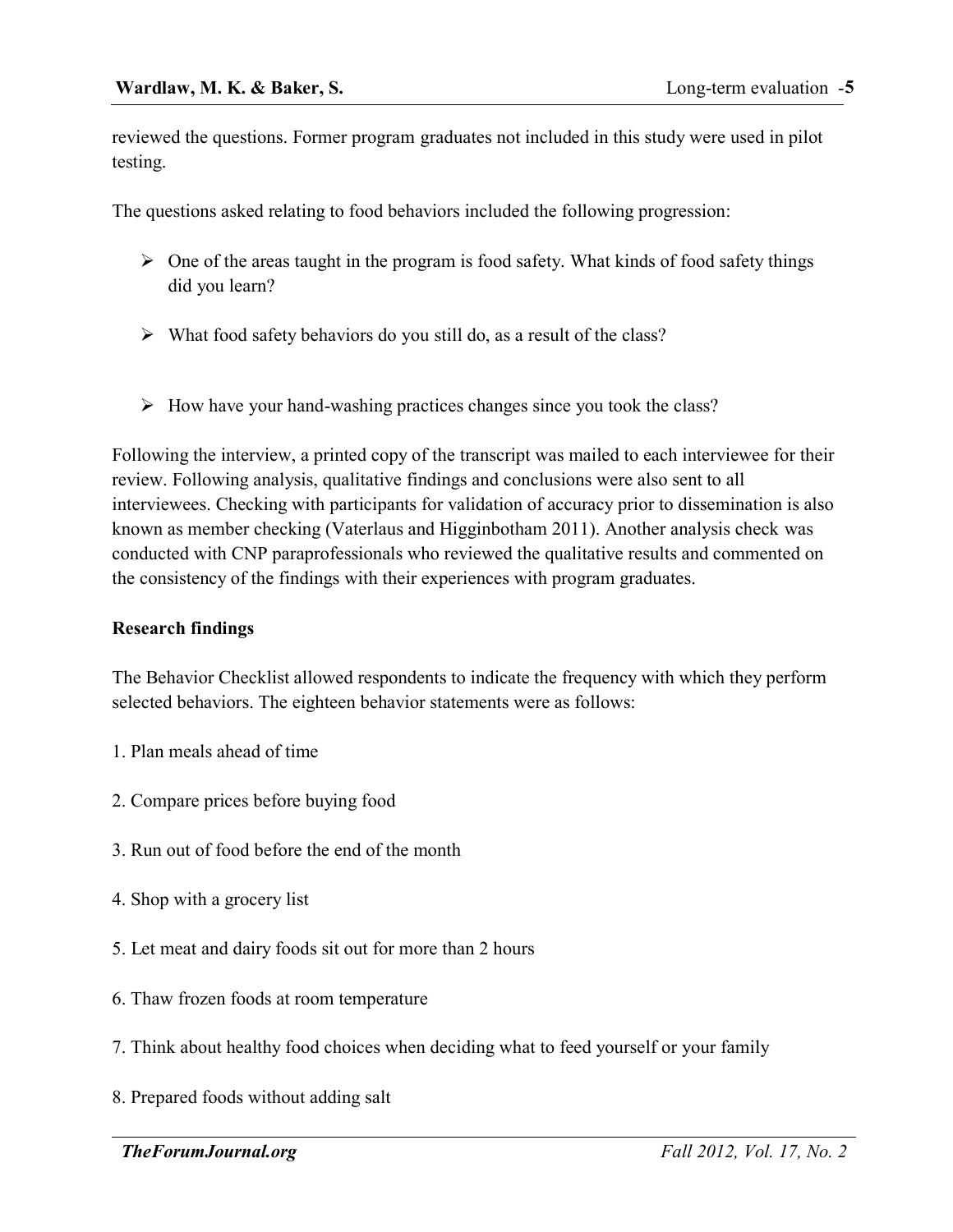- 9. Use the "Nutrition Facts" labels to make food choices
- 10. Eat/serving something within 2 hours of waking
- 11. Serve more than one kind of fruit each day
- 12. Serve more than one kind of vegetable each day
- 13. Eat whole grain bread
- 14. Make food from scratch
- 15. Wash hands with soap and warm running water before preparing food
- 16. Separate raw meat, poultry, and fish from vegetables, fruits, and prepared foods
- 17. Physically active for at least 30 minutes per day, on 4 or more days per week
- 18. Order a super-sized portion of food or beverage when it is an option

Four of the checklist items, numbered 3, 5, 6 and 18, were reverse scaled prior to analysis as a higher score indicates less desirable behavior. For analysis, a significance level of .05 was assumed unless otherwise noted and *p* values were reported. Cronbach's alpha was calculated as a measure of homogeneity for internal consistency estimates of reliability. The three administrations had similar moderate to high reliability: at entry  $\alpha = .78$ , at exit  $\alpha = .80$ , and at follow-up  $\alpha$  = .77. Each item fell into one of three subscales, food resource management (FRM), food safety and handling (FS), and nutrition practices (NP). FRM reflected items 1-4 and 14. FS reflected items 5, 6, 15, and 16. NP reflected items 7-13, 17, and 18.

The 493 respondents represented a 46.4 percent response rate. Respondents were similar to the study sample in mean family size and years since participation. The groups differed somewhat as a higher percentage of respondents compared to the study sample were female (88 percent to 77.1 percent), more than 40 years of age (55.7 percent to 31 percent), white (85.8 percent to 75.1 percent), and living in rural locations and towns with fewer than 10,000 people (56.4 percent to 46.4 percent). A lower percentage of respondents compared to the study sample were Hispanic/Latino (4.3 percent to 10.5 percent), Native American (6.1 percent to 10.2 percent), and African American (0.2 percent to 1.1 percent).

The biggest difference between the study population and respondents was in income. CNP targets people in households with incomes at or below 185 percent of the federal poverty level.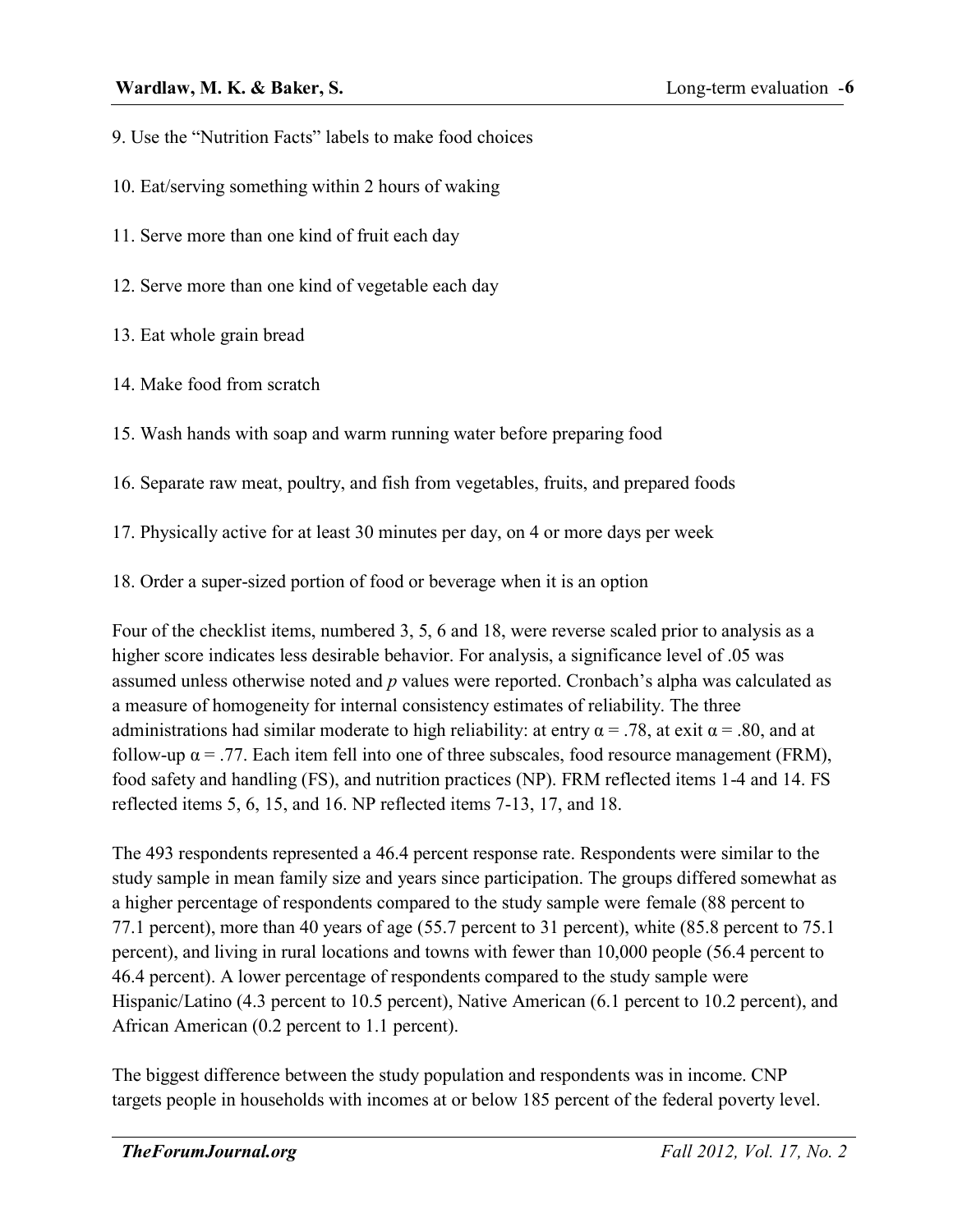### **Wardlaw, M. K. & Baker, S.**

Of the respondents, 60.5 percent were at or below this income level at follow-up assessment while 91.2 percent of the study population was at or below this level at enrollment. The mean family size remained similar, suggesting that some respondents had increased household income since their involvement in the program.

The nineteen female interviewees ranged in age from 27 to 50 years with a mean age of 37.1 years. The interviews were conducted by the same interviewer, a white female in her late 40s, and varied from 18 to 43 minutes with an average length of 28.5 minutes. The majority, sixteen, lived in the same community as when they enrolled in CNP. According to self-reported data, sixteen interviewees were white, one American Indian, one Hispanic, and one Asian.

Five of the women currently had no children living in their households. Four of these lived with a spouse and one lived alone. Of the fourteen households with children, one included a grandchild. Eighteen of the interviewees participated in a group series of classes while two participated in the program one-on-one with the paraprofessional educator.

#### **Graduates maintain food- and nutrition-related behaviors**

CNP graduates maintained many positive food- and nutrition-related behaviors one to four years following their participation in the program, and they performed these behaviors more often than they did before they started the program. The behaviors were analyzed using the three subscales FRM, FS, and NP.

Mean scores for the subscales at the three data collection points were calculated and are depicted in Figure 1. Standard deviations were consistent across the scales and data collection points ranging from 0.49 to 0.67.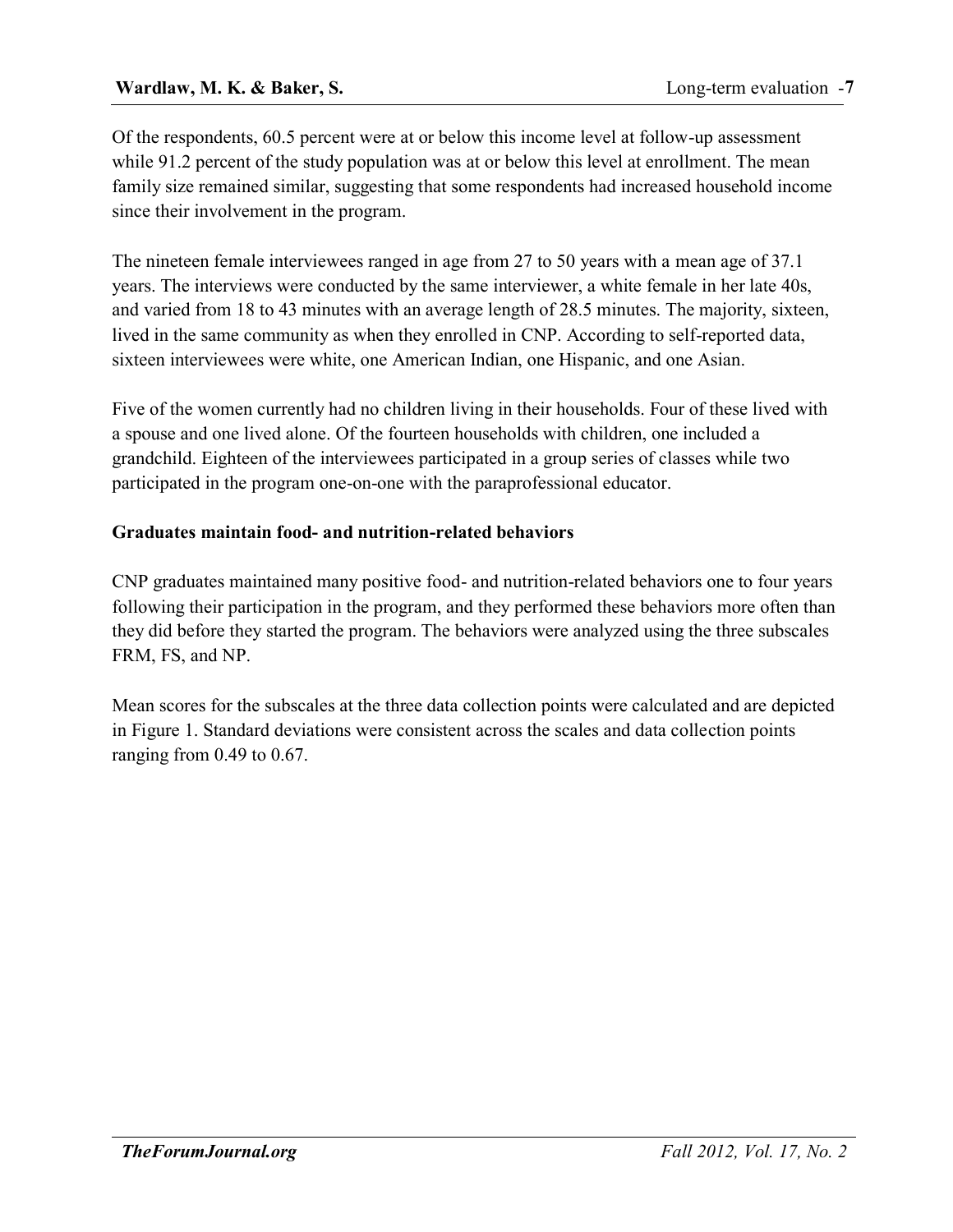

**Figure 1.** Mean scores for subscales at three data collection points.

[Alt tag content for Figure 1: Mean scores for subscales at entry, exit, and follow-up.]

There were no main or interaction effects seen based on respondent age, number of years since participation, where they lived, or program eligibility. To further investigate the effect of means over time, Cohen's *d* was calculated (Ary et al. 2006) and displayed in Table 1. The three pairings for this analysis were entry to exit, entry to follow-up, and exit to follow-up. Increases from entry to exit and entry to follow-up were considered a large effect size. The effect size of the decrease from exit to follow-up was small.

| <b>Table 1.</b> Effect size (Cohen's d) for changes over time |  |  |
|---------------------------------------------------------------|--|--|
|                                                               |  |  |

| <b>Scale</b> | <b>Entry to Exit</b><br>a | <b>Entry to Follow-</b><br>up | <b>Exit to Follow-up</b><br>d |
|--------------|---------------------------|-------------------------------|-------------------------------|
| <b>FRM</b>   | .717                      | .583                          | .133                          |
| <b>FS</b>    | .720                      | .610                          | .160                          |
| NP           | .724                      | .638                          | .091                          |

Note.  $FRM = Food Resource Management; FS = Food Safety; NP = Nutrition Practices.$ 

[Table 1 Summary. Effect size (Cohen's *d*) for changes over time.]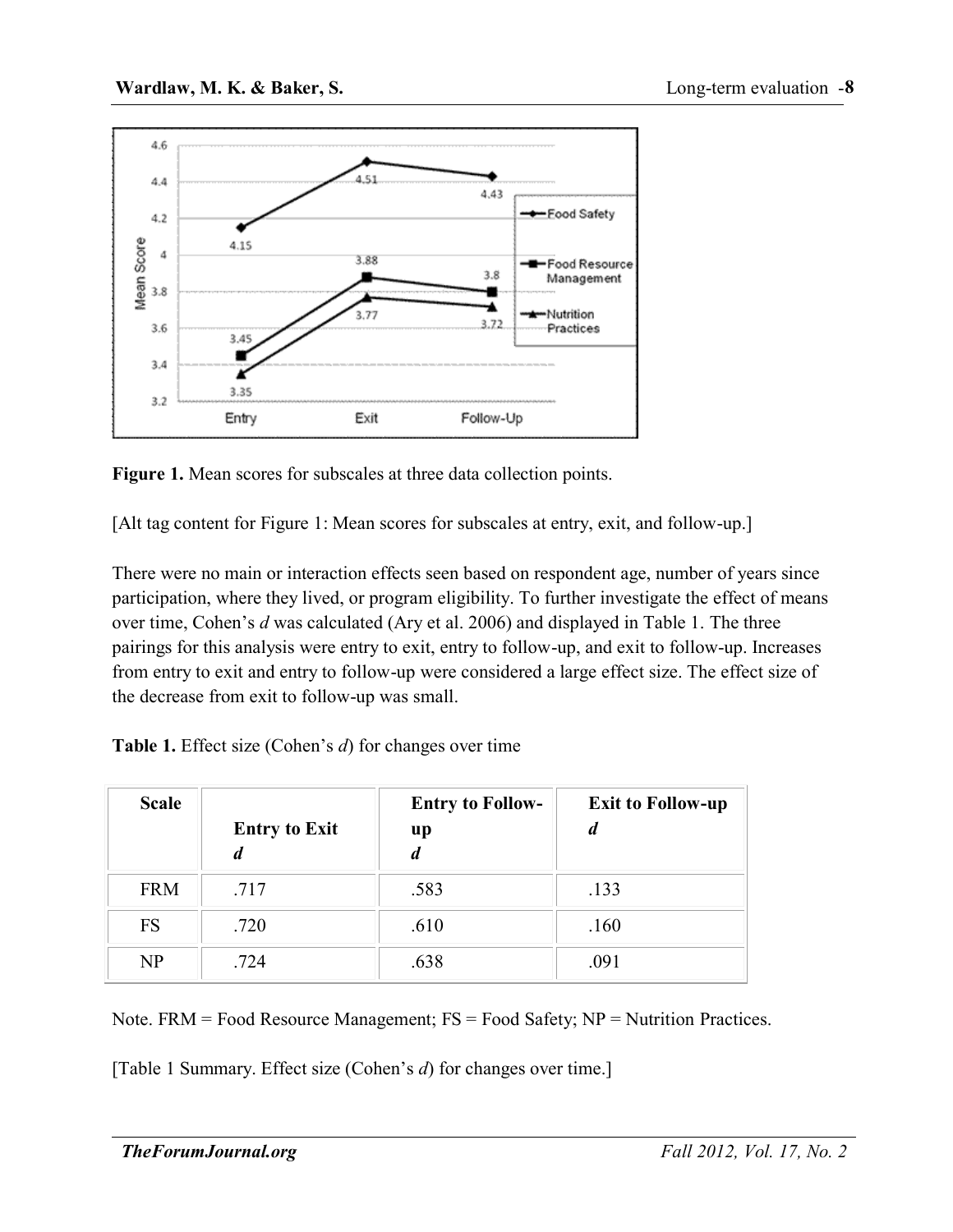All scores had a significant increase from entry to exit and from entry to follow-up. Table 2 shows the paired-samples *t* tests results for entry to follow-up and for exit to follow-up. For all pairs, the change was significant. In all subscales, a positive change or improvement occurred from entry to follow-up and a slight negative, or decrease in improvement from exit to followup.

| Table 2. Paired samples <i>t</i> tests for subscales |  |  |  |
|------------------------------------------------------|--|--|--|
|------------------------------------------------------|--|--|--|

| <b>Scale Pairs</b> | $\boldsymbol{M}$ | <b>SD</b> | df  | t         | $\boldsymbol{p}$ |  |  |
|--------------------|------------------|-----------|-----|-----------|------------------|--|--|
| <b>FRM</b>         |                  |           |     |           |                  |  |  |
| Entry to follow-up | .36              | .61       | 492 | $12.90**$ | .000             |  |  |
| Exit to follow-up  | $-.08$           | .54       | 492 | $-3.40**$ | .001             |  |  |
| <b>FS</b>          |                  |           |     |           |                  |  |  |
| Entry to follow-up | .27              | .56       | 492 | $10.87**$ | .000             |  |  |
| Exit to follow-up  | $-.08$           | .55       | 492 | $-3.20**$ | .001             |  |  |
| NP                 |                  |           |     |           |                  |  |  |
| Entry to follow-up | .38              | .58       | 492 | $14.41**$ | .000             |  |  |
| Exit to follow-up  | $-.05$           | .53       | 492 | $-2.01*$  | .045             |  |  |

Note. Pairings indicate behavior maintenance. FRM = Food Resource Management; FS = Food Safety; NP = Nutrition Practices.  $\mathbf{\hat{p}}$  < .05 and  $\mathbf{\hat{p}}$  < .01, two tailed.

[Table 2 Summary. Paired samples t tests for subscales.]

The finding of positive changes over time was supported through the qualitative data. Within the food resource management area, respondents provided sixteen different thematic behaviors they had learned and eleven of those were maintained since program completion. Results indicated past graduates remembered skills learned and continued to use a grocery list, compared prices, planned menus, bought on sale, and cooked from scratch. The behavioral theme mentioned most often was using a grocery list.

When asked what she did to save money on food, one participant replied, "Making a menu and the basic mixes. I really like that. The Bisquick® copy-cat recipe and the basic Master Meat mix I use a lot. I think just making a menu before you go and the grocery list."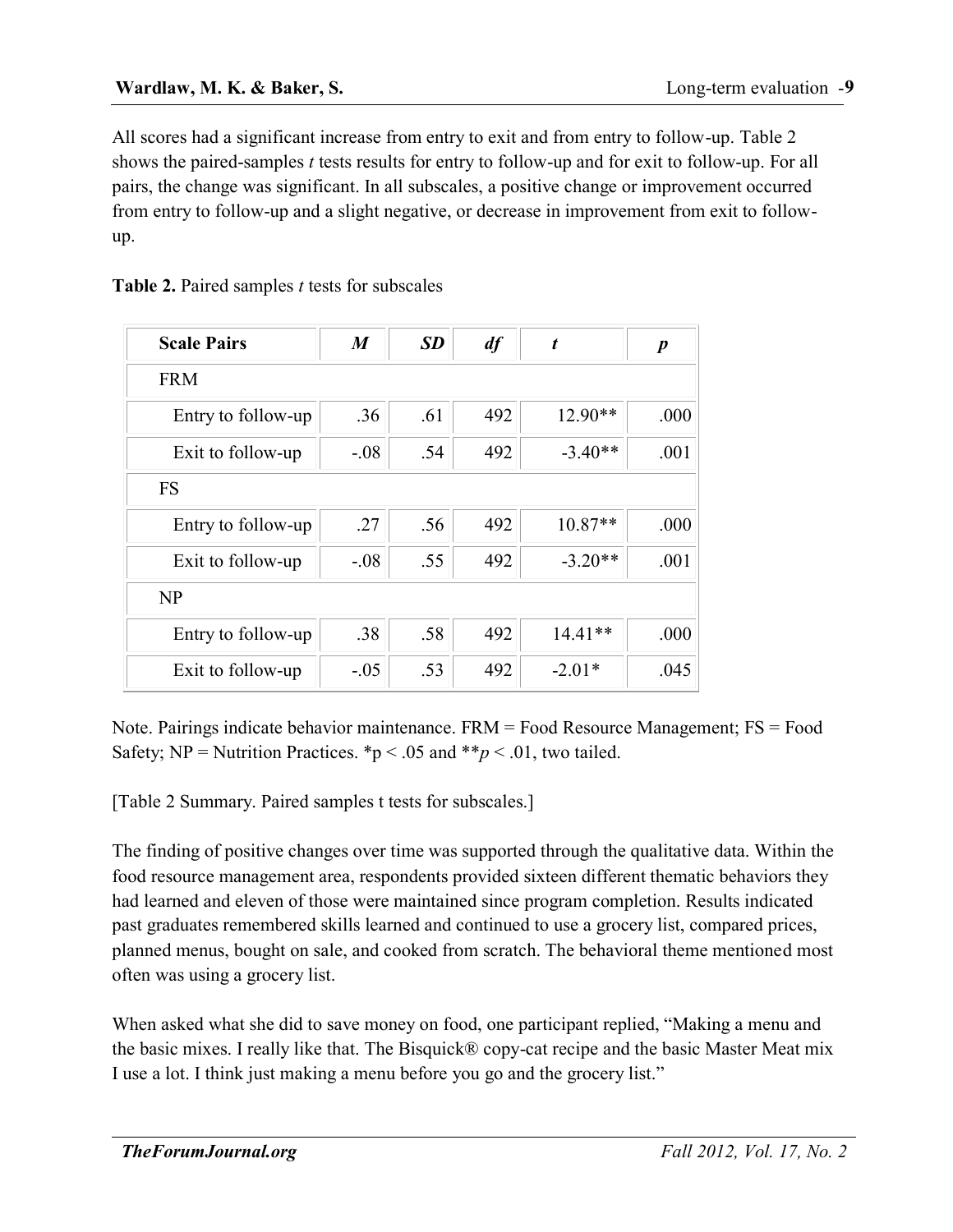Interviewees reported that when prices increased, they more often cooked at home, planned and used leftovers to eliminate waste, and focused on needs rather than wants by reducing convenience food items. Further, they relied heavily on sales and considered alternative forms of foods that cost less, such as canned fruit instead of fresh. Two individuals said they had cut back on buying fruits and vegetables, particularly fresh, to save money.

One participant expressed her financial frustrations, saying: "We eat a lot more ramen [noodles], which I know is not the healthy choice. But, if I can feed my entire family for a dollar, then that is what we are looking at. … It's a little pathetic. The kids have been sick for a while because we don't have the money for food. … We've got to get gas in the car, got to pay our rent, got to pay our electricity. So the food area has been suffering. … You know health-wise, the kids go from being really happy and healthy and even good skin color and eyes looking nice and bright, to we don't have the money for a week or two and they've got stomach problems and they're lethargic and want to sleep."

For the food safety area, respondents identified eleven thematic behaviors learned and ten maintained. Most often mentioned were food safety behaviors related to chilling food and cleaning food preparation areas and hands. The FS subscale had the highest starting mean, suggesting that respondents reported more of the desirable food safety behaviors when they enrolled in the program compared to behaviors in food resource management and nutrition practices. This was consistent with respondents who said food safety lessons refreshed what they already knew.

Four individuals reported that they taught their spouses or children what they learned. One participant said, "I had fifth-, sixth-, and seventh-graders at that time … so they could help out, and I'd remind them why you have to keep dirty meat stuff away from fresh vegetables and fruits and whatever else you're preparing so they didn't get sick."

In analyzing qualitative responses to the nutrition practices area, respondents identified twelve thematic areas learned and ten maintained. Most commonly reported were increasing fruits and vegetables and selecting and cooking food lower in fat, sugar, and salt. When asked specifically about changes in cooking, respondents most often talked about making food from scratch including the master mixes which are taught in the program.

One participant shared her thoughts, saying: "I use it [what I learned] every day actually. Every day with what you put into your body. Kind of like a gas tank, what you fill your body with depends on how well your engine will run. We try and eat healthier each day and get those lessons to my kids."

The quantitative and qualitative data shared here represent past graduates' reported behaviors and information learned and maintained over time in the areas of food resource management,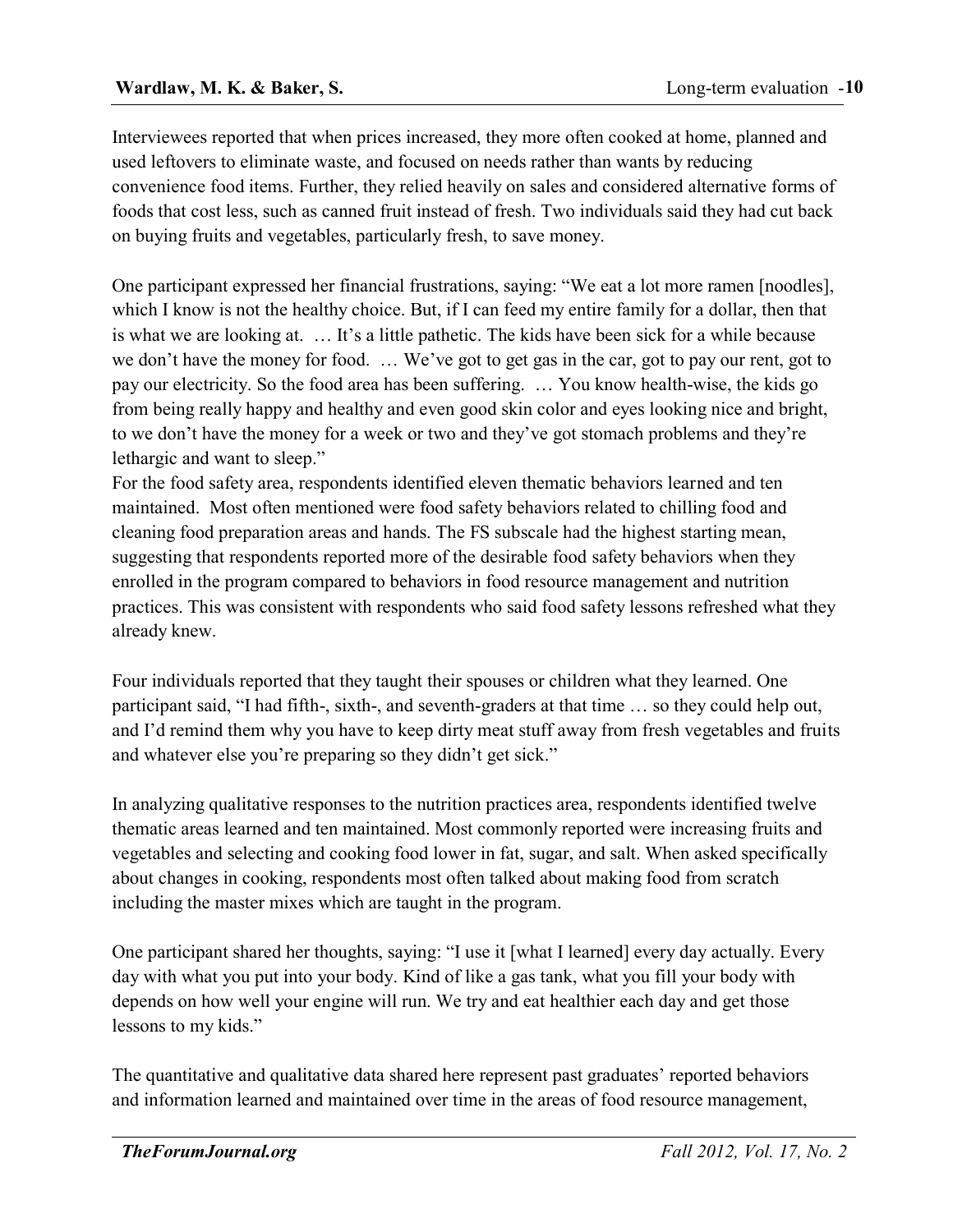food safety, and nutrition practices. Data was also collected regarding other life changes beyond food and nutrition; however, it is not reported in this article.

# **Discussion**

The purpose of the study was to examine and enhance the understanding of sustainability or maintenance of positive behavior changes resulting from nutrition education taught to lowincome adults who took part in the Cent\$ible Nutrition Program. Based on the literature, to do this effectively changes have to be considered over time, from at least six months to multiple years (Sun, Prochaska, Velicer, and Laforge 2007).

We expect participants to perform desired behaviors with the greatest frequency at the end of a series of lessons. Studies examining skill-based behaviors taught in adult nutrition programs, such as EFNEP, indicate that measured outcomes may be maintained for at least three months after conclusion of the intervention (McDonald, Kranch, and Hongu 2011). However, research on effective health education programs for adults repeatedly indicates that initial implementation of new skills is not typically sustained over the long-term, and uptake, adoption, and maintenance vary greatly (Blissmer et. al 2010; Oldenburg and Parcel 2002). Behaviors are more likely to be sustained over time when instructors are supportive and when learners feel they have a choice, they have the ability, and they are not pressured from external demands (Deci and Ryan 2002).

Participants in this study exhibited increases in positive behaviors from the beginning to the end of the series of classes. There were only small decreases in these same positive behaviors at follow-up assessment, and these decreases did not increase over time. At one year, two years, and even three years after graduation, participants maintained most of the improved behaviors reported at graduation.

Quantitative results documented frequency of selected behaviors, and qualitative findings showed "how" graduates maintained positive changes. The data offered insights as to how and why graduates made these changes and how they incorporated these behaviors into their lives. Qualitative research, such as this, may help us improve programs locally and influence broader adult education efforts by gaining a deeper understanding of participants (Higginbotham, Henderson, and Adler-Baeder 2007). In this study, the interviews supported the behavior changes indicated in the behavior checklist and confirmed graduates' understanding of how their lives were changed as a result of their participation in CNP.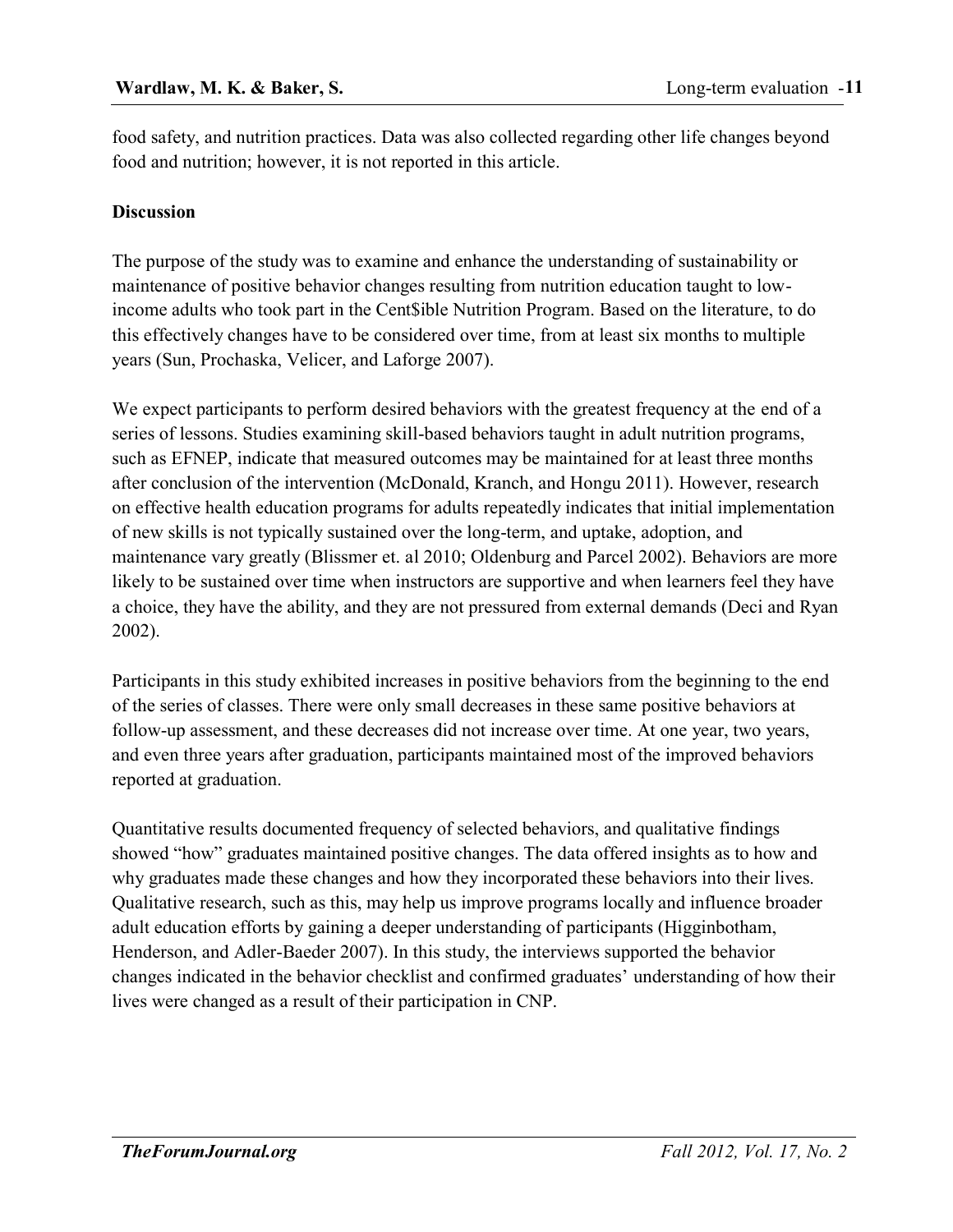### **Conclusion**

Leaders of nutrition programs for low-income families, like EFNEP and SNAP-Ed, have assessed participants' behaviors pre- and post-series for many years. We have reported shortterm improvements in those behaviors and have heard stories anecdotally from participants through paraprofessional educators. This study provides evidence that these behaviors are maintained. This study also systematically examined participants' stories about the program's positive impacts on their food- and nutrition-related behaviors. EFNEP and SNAP-Ed delivered in a series of hands-on educational lessons by paraprofessionals are effective in improving food and nutrition practices, and their impacts are maintained for low-income adults in Wyoming.

The lack of long-term research for nutrition education programs signifies a need for further studies. These studies would need to target low-income participants and could examine additional benefits such as life changes beyond food and nutrition behaviors.

#### **References**

Anliker, Jean. 2010. "Behavior checklist: Historical perspective, development and testing.*"*[www.csrees.usda.gov/nea/food/efnep/neers5.html](http://www.csrees.usda.gov/nea/food/efnep/neers5.html)

Ary, Donald, Lucy Jacobs, Asghsar Razavieh, and Christine Sorensen. 2006. *Introduction to research in education, 7th edition*. Belmont, Calif.: Thompson Wadsworth.

Brink, Muriel. 2000. *Expanded Food and Nutrition Education Program: A precedent-setting program.* Cortland, New York: EasyWriter Publications.

Cullen, Karen, Agueda Lara-Smalling, Deborah Thompson, Kathleen Watson, Debra Reed, and Karen Konzelmann. 2009. Creating healthful home food environments: Results of a study with participants in the Expanded Food and Nutrition Education Program. Journal of Nutrition Education and Behavior 41(6): 380-388.

Deci, Edward, and Richard Ryan (eds.). 2002. *Handbook of self-determination research*. Rochester, N.Y.: The University of Rochester Press.

Dillman, Don. 1978. *Mail and telephone surveys: The total design method.* New York: John Wiley and Sons.

Dillman, Don. 2000. *Mail and Internet surveys: The tailored design method*. New York: John Wiley and Sons.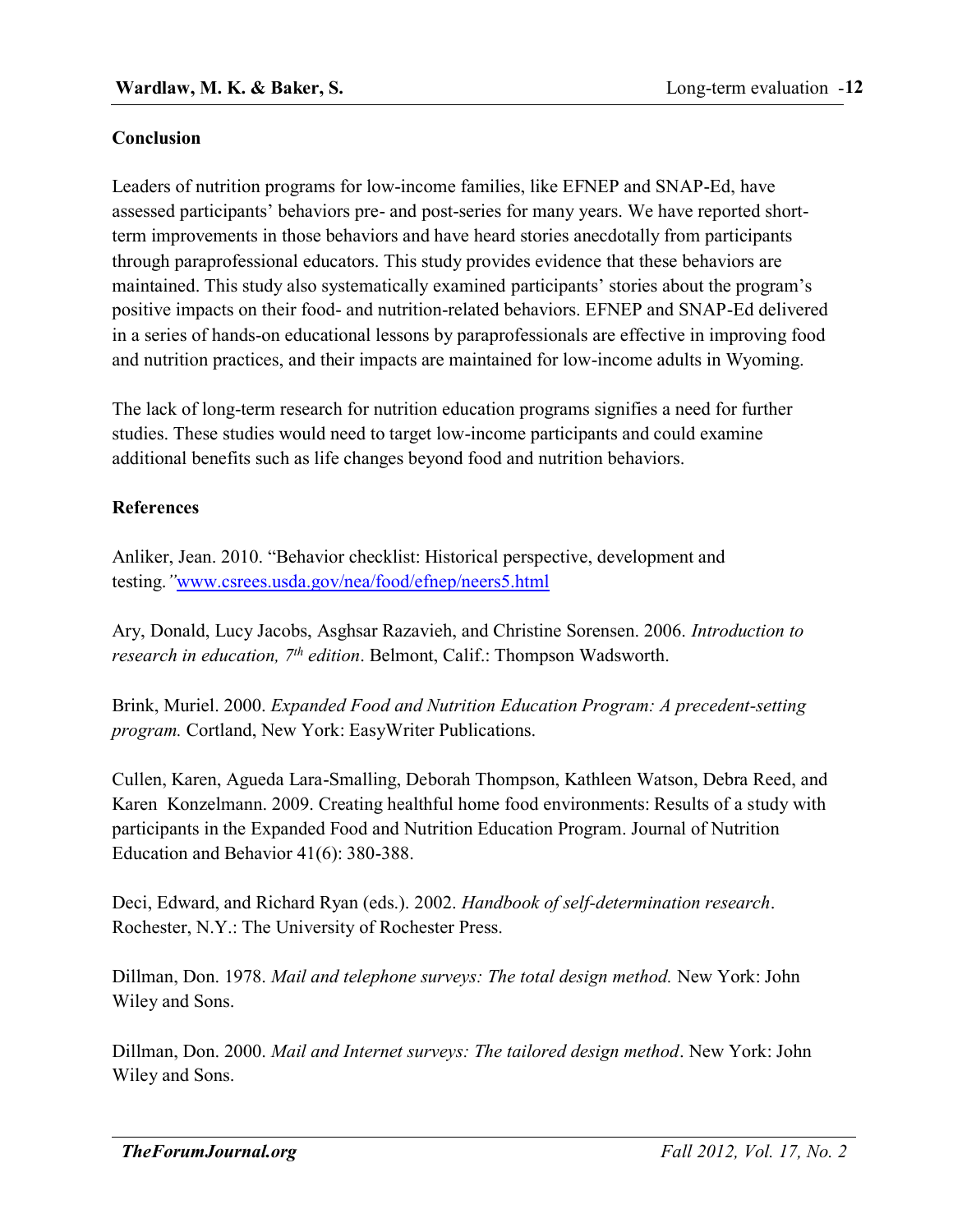Blissmer, Bryan, James Prochaska, Wayne Velicer, Colleen Redding, Joseph Rossi, Geoffrey Greene, Andrea Paiva, and Mark Robbins. 2010. Common factors predicting long-term changes in multiple health behaviors. *Journal of Health Psychology* 15(2). <http://hpq.sagepub.com/content/15/2/205>

Guthrie, Joanne, Eileen Stommes, and Jane Voichick. 2006. Evaluating Food Stamp Nutrition Education: Issues and opportunities. *Journal of Nutrition Education and Behavior* 38(1): 6-11.

Higginbotham, Brian, Katie Henderson, and Francesca Adler-Baeder. 2007. Using research in marriage and relationship education programming. *Forum for Family and Consumer Issues* 12(1). [http://ncsu.edu/ffci/publications/2007/v12-n1-2007-spring/higginbotham/fa-4](https://projects.ncsu.edu/ffci/publications/2007/v12-n1-2007-spring/higginbotham/fa-4-higginbotham.php) [higginbotham.php](https://projects.ncsu.edu/ffci/publications/2007/v12-n1-2007-spring/higginbotham/fa-4-higginbotham.php)

Krueger, Richard and Mary Anne Casey. 2000. *Focus groups: A practical guide for applied research, 3rd edition*. Thousand Oaks, Calif.: Sage Publications, Inc.

McDonald, Daniel, Rachel Kranch, and Nobuko Hongu. 2011. Follow-up evaluation to determine short-term effectiveness of a nutrition education program in a primarily Latino population. *The Forum for Family and Consumer Issues, 16*(1)[.http://ncsu.edu/ffci/publications/2011/v16-n1-2011-spring/mcdonald-kranch-hongu.php](https://projects.ncsu.edu/ffci/publications/2011/v16-n1-2011-spring/mcdonald-kranch-hongu.php)

Norris, Joye. 2003. *From telling to teaching: A dialogue approach to adult learning*. Myrtle Beach, S.C.: Learning By Dialogue.

Oldenburg, Brian, and Guy Parcel. 2002. Diffusion of innovations. In *Health Behavior and Health Education*, by Karen Glanz, Barbara Rimer, and Frances Marcus Lewis. San Francisco: Jossey-Bass.

Salant, Priscilla, and Don Dillman. 1994. *How to conduct your own survey*. New York: John Wiley and Sons.

Sun, Xiaowa, James Prochaska, Wayne Velicer, and Robert Laforge. 2007. Transtheoretical principles and processes for quitting smoking: A 24-month comparison of a representative sample of quitters, relapsers, and non-quitters. *Addictive Behaviors* (32): 2707-2726.

U.S. Department of Agriculture, Cooperative State Research, Education and Extension Service. 2007. Supporting documentation for ERS4[.http://www.csrees.usda.gov/nea/food/efnep/ers/documentation.html](http://www.csrees.usda.gov/nea/food/efnep/ers/documentation.html)